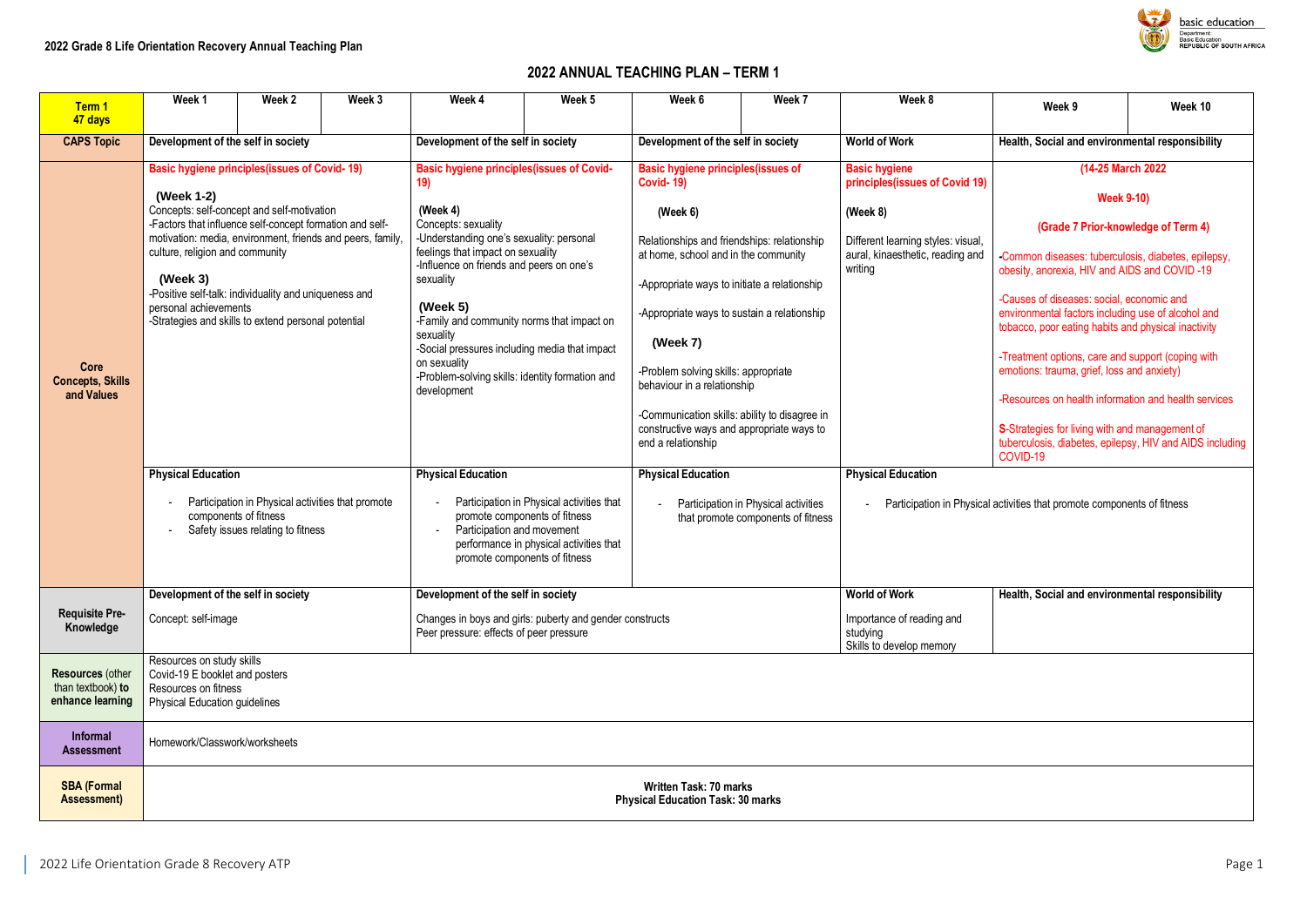## **2022 ANNUAL TEACHING PLAN – TERM 2**

| Term 2<br>53 days                                                      | Week 1                                                                                                                                                                                                                                                                                                                                                                                                                                                                                          | Week 2                                                                                      | Week 3                                                                                                                                                                                                        | Week 4 | Week 5                    | Week 6                                                                                                                                                                                                                                                                                                | Week 7 | Week 8 | Week 9                                                                                                                                               | Week 10                                                                                                                                                                       | Week 11 - 12                                                                                                                                                                                                                                                       |                                                                                                                                                                                                                                                                                                                                                                                                                             |                                                                                                                                                                                                                                       |  |  |
|------------------------------------------------------------------------|-------------------------------------------------------------------------------------------------------------------------------------------------------------------------------------------------------------------------------------------------------------------------------------------------------------------------------------------------------------------------------------------------------------------------------------------------------------------------------------------------|---------------------------------------------------------------------------------------------|---------------------------------------------------------------------------------------------------------------------------------------------------------------------------------------------------------------|--------|---------------------------|-------------------------------------------------------------------------------------------------------------------------------------------------------------------------------------------------------------------------------------------------------------------------------------------------------|--------|--------|------------------------------------------------------------------------------------------------------------------------------------------------------|-------------------------------------------------------------------------------------------------------------------------------------------------------------------------------|--------------------------------------------------------------------------------------------------------------------------------------------------------------------------------------------------------------------------------------------------------------------|-----------------------------------------------------------------------------------------------------------------------------------------------------------------------------------------------------------------------------------------------------------------------------------------------------------------------------------------------------------------------------------------------------------------------------|---------------------------------------------------------------------------------------------------------------------------------------------------------------------------------------------------------------------------------------|--|--|
| <b>CAPS Topic</b>                                                      | <b>World of Work</b>                                                                                                                                                                                                                                                                                                                                                                                                                                                                            | <b>World of Work</b>                                                                        |                                                                                                                                                                                                               |        |                           | Health, social and environmental responsibility                                                                                                                                                                                                                                                       |        |        |                                                                                                                                                      | <b>Constitutional rights and responsibilities</b>                                                                                                                             |                                                                                                                                                                                                                                                                    | <b>FORMAL ASSESSMENT</b>                                                                                                                                                                                                                                                                                                                                                                                                    |                                                                                                                                                                                                                                       |  |  |
|                                                                        | <b>Basic hygiene principles (issues of Covid 19)</b><br><b>Basic hygiene</b><br>principles(issues<br>of Covid 19)<br>(Week 2-3)<br>•Six career categories: investigative, enterprising,<br>(Week $1$ )<br>realistic, artistic, conventional and social (identify<br>•Identify and apply<br>category of essential workers)<br>-Interests and abilities related to each career<br>own learning style<br>(self-management<br>category<br>skills)<br>-Thinking and learning skills required by each |                                                                                             |                                                                                                                                                                                                               |        |                           | <b>Basic hygiene principles (issues of Covid 19)</b><br>(Week 5-8)<br>Social factors that contribute to substance abuse<br>including community and media<br>Appropriate behaviour to stop and avoid<br>substance abuse: refusal and decision-<br>making skills<br>Long and short term consequences of |        |        | <b>African Constitution:</b><br>S-Application of human rights                                                                                        | (30 May-03June 2022)<br><b>Week 9-10)</b><br>(Prior Knowledge of Grade 7 Term 2)<br>Human rights as stipulated in the South<br>Application of responsibilities in relation to | The form of assessment at the end of 2 will be a<br>controlled test and Physical Education Task based<br>on Term 1 and Term 2 work.<br>Notes or guidelines on the controlled test is as<br>follows:<br><b>Section C:</b><br><b>Section A:</b><br><b>Section B:</b> |                                                                                                                                                                                                                                                                                                                                                                                                                             |                                                                                                                                                                                                                                       |  |  |
| Core<br>Concepts,<br><b>Skills and</b><br><b>Values</b>                |                                                                                                                                                                                                                                                                                                                                                                                                                                                                                                 | career category<br>(Week 4)<br>and economic needs<br>South Africa                           | -School subjects related to each career category.<br>•The role of work in relation to South Africa's social<br>-Identify needs in the community and country<br>-How work can meet social and economic need in |        | support                   | substance abuse: link to crime, violence and<br>educational outcomes<br>Rehabilitation options: where to find help, care and                                                                                                                                                                          |        |        | human rights<br>difference                                                                                                                           | Fair play in a variety of athletic and sport<br>activities: role of values, trust and respect for                                                                             | 25 Marks<br>All questions are<br>compulsory<br>A source or Case study<br>may be used to<br>contextualise the<br>questions<br>The questions should<br>be a combination of                                                                                           | 25 Marks<br>All questions are<br>compulsory<br>Short open ended,<br>scenario based, source<br>based and case study<br>TWO.<br>questions<br>Questions should be<br>knowledge based i.e.<br>include information that<br>learners have acquired<br>from the Life<br>Orientation class<br>Learners should<br>display, present and<br>apply knowledge and<br>skills gained. Learners<br>will display an<br>understanding of real | <b>20 Marks</b><br>Three 10-mark<br>questions will be set of<br>which learners will be<br>expected to answer<br>Questions will<br>predominantly focus on<br>the application of                                                        |  |  |
| <b>Requisite</b><br>Pre-<br>Knowledge                                  | <b>Physical Education</b><br>Participation in<br>target games<br><b>World of Work</b><br>Importance of<br>reading and studying<br>Skills to develop                                                                                                                                                                                                                                                                                                                                             | <b>Physical Education</b><br>Participation in target games<br>games<br><b>World of Work</b> | Participation and movement performance in target                                                                                                                                                              |        | <b>Physical Education</b> | Participation in target games<br>Participation and movement performance in target games<br>Health, social and environmental responsibility                                                                                                                                                            |        |        |                                                                                                                                                      | <b>Constitutional rights and responsibilities</b>                                                                                                                             | three or more types of<br>questions ranging from<br>list, what, why, multiple<br>choice, matching<br>columns and missing<br>words.<br>Questions will test<br>understanding and<br>factual knowledge                                                                |                                                                                                                                                                                                                                                                                                                                                                                                                             | knowledge and skills<br>Learners will solve<br>problems, make<br>decisions and give<br>advice. They will<br>provide few direct<br>responses and<br>extended writing<br>ranging from<br>descriptive paragraphs<br>to short essays that |  |  |
| <b>Resources</b><br>(other than<br>textbook) to<br>enhance<br>learning | memory<br>Resources on careers and study skills<br>Internet: VARK Test<br>Covid-19 E booklet and posters<br>Resources on target games<br><b>Physical Education guideline</b>                                                                                                                                                                                                                                                                                                                    |                                                                                             |                                                                                                                                                                                                               |        |                           | Resources on substance abuse<br>Newspaper articles and magazines<br>Covid-19 E booklet and posters<br>Resources on target games<br><b>Physical Education guideline</b>                                                                                                                                |        |        | Resources on human rights<br>South African Constitution<br><b>Bill of Rights</b><br>Resources on target games<br><b>Physical Education guideline</b> |                                                                                                                                                                               | Responses should be<br>short and direct and<br>rage from one word to<br>a phrase or a full<br>sentence                                                                                                                                                             | life issues affecting the<br>youth and society at<br>large and give advice<br>of possible solutions,<br>demonstrate goal<br>setting and decision<br>making skills<br>Learners should<br>provide direct<br>responses, full<br>sentences in point form<br>and extended writing in<br>short paragraphs                                                                                                                         | state or examine an<br>issue.<br>Each question will<br>focus on the specific<br>information or the<br>integration of content.<br>A short<br>text/diagram/data/grap<br>hs/cartoons can be<br>provided as stimulus.                     |  |  |
| Informal<br><b>Assessment</b>                                          | Homework/Classwork/worksheets                                                                                                                                                                                                                                                                                                                                                                                                                                                                   |                                                                                             |                                                                                                                                                                                                               |        |                           |                                                                                                                                                                                                                                                                                                       |        |        |                                                                                                                                                      |                                                                                                                                                                               |                                                                                                                                                                                                                                                                    |                                                                                                                                                                                                                                                                                                                                                                                                                             |                                                                                                                                                                                                                                       |  |  |

2022 Life Orientation Grade 8 Recovery ATP Page 2

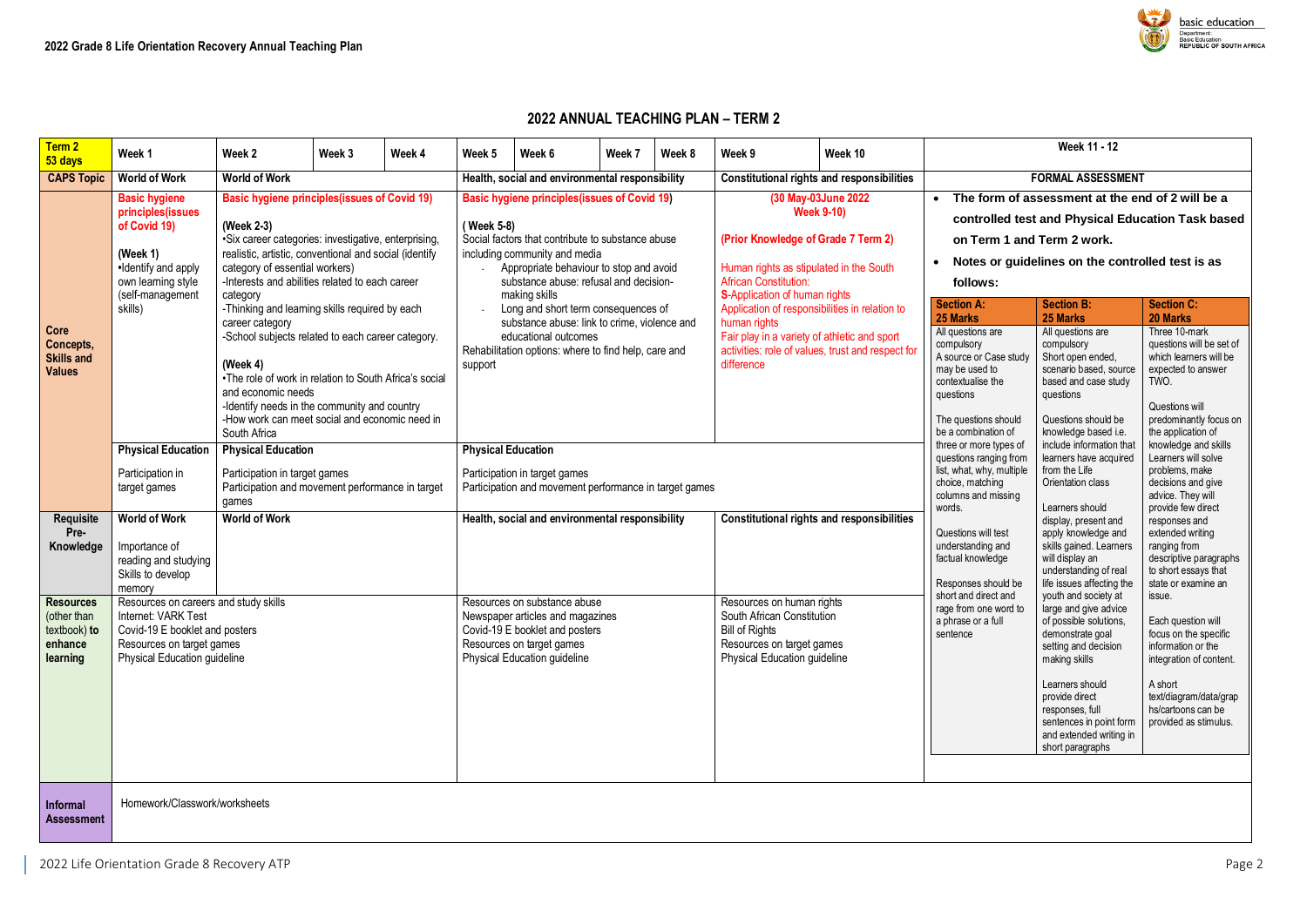| Term 2<br>53 days                       | Week 1                                                                       | Week 2               | Week 3 | Week 4 | Week 5 | Week 6                                          | Week 7 | Week 8 | Week 9 | Week 10                                           | <b>Week 11 - 12</b>  |
|-----------------------------------------|------------------------------------------------------------------------------|----------------------|--------|--------|--------|-------------------------------------------------|--------|--------|--------|---------------------------------------------------|----------------------|
| <b>CAPS Topic</b>                       | <b>World of Work</b>                                                         | <b>World of Work</b> |        |        |        | Health, social and environmental responsibility |        |        |        | <b>Constitutional rights and responsibilities</b> | <b>FORMAL ASSESS</b> |
| <b>SBA (Formal</b><br><b>Assessment</b> | <b>Controlled Test: 70 Marks</b><br><b>Physical Education Task: 30 Marks</b> |                      |        |        |        |                                                 |        |        |        |                                                   |                      |

### **CAPS Topic World of Work World of Work Health, social and environmental responsibility Constitutional rights and responsibilities FORMAL ASSESSMENT**

# **2022 ANNUAL TEACHING PLAN – TERM 3**

| Term 3<br>52 days                                       | Week 1                                                                                                                                                                                                                                                                                                                                                                                                                                                                               | Week 2 | Week 3 | Week 4                                                                                                    | Week 5                                                                                                                                                                                                                                                                                                        | Week 6                                                                                                                                                                                                                                                                                                                                                                                                            | Week 7                                                                                                                                                | Week 8                                                                                                                                                                                                                                                                                                                                 | Week 9                                                                                                                                                                                                                                                                                      | Week 10                                                                                                                                                                                         | Week 11 |  |  |
|---------------------------------------------------------|--------------------------------------------------------------------------------------------------------------------------------------------------------------------------------------------------------------------------------------------------------------------------------------------------------------------------------------------------------------------------------------------------------------------------------------------------------------------------------------|--------|--------|-----------------------------------------------------------------------------------------------------------|---------------------------------------------------------------------------------------------------------------------------------------------------------------------------------------------------------------------------------------------------------------------------------------------------------------|-------------------------------------------------------------------------------------------------------------------------------------------------------------------------------------------------------------------------------------------------------------------------------------------------------------------------------------------------------------------------------------------------------------------|-------------------------------------------------------------------------------------------------------------------------------------------------------|----------------------------------------------------------------------------------------------------------------------------------------------------------------------------------------------------------------------------------------------------------------------------------------------------------------------------------------|---------------------------------------------------------------------------------------------------------------------------------------------------------------------------------------------------------------------------------------------------------------------------------------------|-------------------------------------------------------------------------------------------------------------------------------------------------------------------------------------------------|---------|--|--|
| <b>CAPS Topic</b>                                       | <b>World of Work</b>                                                                                                                                                                                                                                                                                                                                                                                                                                                                 |        |        | Health and environmental responsibility                                                                   |                                                                                                                                                                                                                                                                                                               |                                                                                                                                                                                                                                                                                                                                                                                                                   |                                                                                                                                                       | Health and environmental responsibility                                                                                                                                                                                                                                                                                                |                                                                                                                                                                                                                                                                                             | <b>Constitutional rights and</b><br>responsibilities                                                                                                                                            |         |  |  |
| Core<br>Concepts,<br><b>Skills and</b><br><b>Values</b> | <b>Basic hygiene principles of COVID-19</b><br>(Week 1-3)<br>•Relationships between performance in school subjects and interests<br>and abilities:<br>-Types of learning activities related to different subjects: practical,<br>theoretical, individual or group activities<br>-Demands of each subject: thinking and learning skills required<br>•Decision-making process:<br>-Steps in choosing career category relating to individual strength,<br>ability, interest and passion |        |        | <b>Basic hygiene principles of Covid-19</b><br>(Week 4-6)                                                 | (Prior Knowledge of Grade 7 Term 3)<br>Concept: environmental health<br>Local environmental health problems<br>environmental health problems<br>Environmental health issues:<br>an environmental issue -<br>Earth Day: preservation of the environment:<br>Honouring Earth Day: ways of being kinder to Earth | (26-30 September 2022<br><b>Week 11)</b><br>Community and individual projects and strategies to prevent and deal with<br>Problem-solving skills: an action plan to address an environmental health<br>problem and formulate environmentally sound choices and actions<br>Application of laws and policies to protect the environmental health: address<br>Develop and implement an environmental health programme | <b>Basic hygiene principles of Covid-19</b><br>(Week 7-8)<br>and COVID 19<br>HIV/AIDS and COVID 19<br>COVID <sub>19</sub><br>trauma, loss and crisis) | Informed, responsible decision making<br>about health and safety: HIV & AIDS<br>Management with medication, diet,<br>healthy living and positive attitude<br>Prevention and safety issues relating<br>to HIV/AIDS and COVID 19<br>Caring for people living with<br>Management of HIV/AIDS including<br>Coping with (coping with grief, | <b>Basic hygiene principles of</b><br>Covid-19<br>(Week 9-10)<br>· Nation building: definition<br>Different ways to promote nation<br>building in different contexts:<br>community, school and home<br>Contributions of women and men<br>towards nation building:<br>individuals and groups |                                                                                                                                                                                                 |         |  |  |
|                                                         | <b>Physical Education</b><br>Participation in a programme that improves movement techniques<br>Safety issues relating to movement activities                                                                                                                                                                                                                                                                                                                                         |        |        | <b>Physical Education</b><br>Participation in a programme that improves movement techniques<br>techniques |                                                                                                                                                                                                                                                                                                               | Participation and movement performance in a programme that improves movement                                                                                                                                                                                                                                                                                                                                      |                                                                                                                                                       | <b>Physical Education</b><br>Participation in a programme that improves<br>movement techniques                                                                                                                                                                                                                                         |                                                                                                                                                                                                                                                                                             | <b>Physical Education</b><br>Participation in a programme that<br>improves movement techniques<br>Participation and movement<br>performance in a programme that<br>improves movement techniques |         |  |  |
| <b>Requisite Pre-</b><br>Knowledge                      | <b>World of Work</b>                                                                                                                                                                                                                                                                                                                                                                                                                                                                 |        |        | Health and environmental responsibility                                                                   |                                                                                                                                                                                                                                                                                                               |                                                                                                                                                                                                                                                                                                                                                                                                                   |                                                                                                                                                       | Health and environmental responsibility                                                                                                                                                                                                                                                                                                |                                                                                                                                                                                                                                                                                             | <b>Constitutional rights and</b><br>responsibilities                                                                                                                                            |         |  |  |

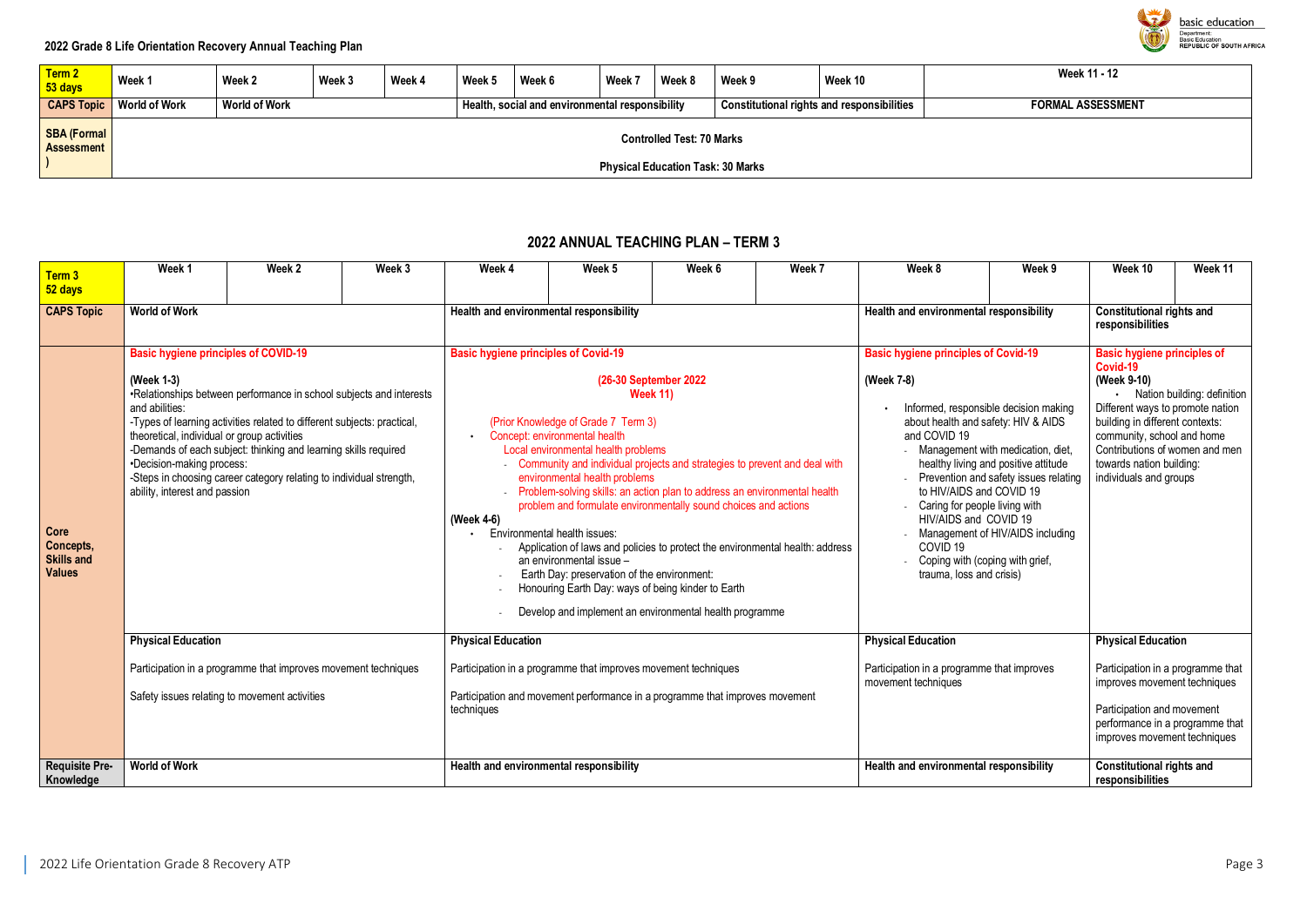### **2022 Grade 8 Life Orientation Recovery Annual Teaching Plan**

| Term 3<br>52 days                                                      | Week 1                                                                                                                                                                                            | Week 2 | Week 3 | Week 4                                                                                                                                          | Week 5 | Week 6 | Week 7 | Week 8                                                                                                                                                                                                                  | Week 9 | Week 10                                                                                                                                                                              | Week 11 |  |
|------------------------------------------------------------------------|---------------------------------------------------------------------------------------------------------------------------------------------------------------------------------------------------|--------|--------|-------------------------------------------------------------------------------------------------------------------------------------------------|--------|--------|--------|-------------------------------------------------------------------------------------------------------------------------------------------------------------------------------------------------------------------------|--------|--------------------------------------------------------------------------------------------------------------------------------------------------------------------------------------|---------|--|
| <b>Resources</b><br>(other than<br>textbook) to<br>enhance<br>learning | Resources on World of Work<br>Resources on careers, career guidance and counselling<br>Covid-19 E booklet and posters<br>Resources on movement techniques<br><b>Physical Education guidelines</b> |        |        | Resources on environmental health<br>Covid-19 E booklet and posters<br>Resources on movement techniques<br><b>Physical Education guidelines</b> |        |        |        | Resources on health and safety<br>Health books, magazines and brochures<br>Department of Health brochures<br>Covid-19 E booklet and posters<br>Resources on movement techniques<br><b>Physical Education guidelines</b> |        | Resources on nation building<br>Newspapers and magazine<br>articles<br>Covid-19 E booklet and posters<br>Resources on movement<br>techniques<br><b>Physical Education guidelines</b> |         |  |
| <b>Informal</b><br><b>Assessment</b>                                   | Homework/Classwork/Worksheets                                                                                                                                                                     |        |        |                                                                                                                                                 |        |        |        |                                                                                                                                                                                                                         |        |                                                                                                                                                                                      |         |  |
| <b>SBA (Formal</b><br><b>Assessment</b> )                              | <b>Project Task: 70 Marks</b><br><b>Physical Education Task: 30 Marks</b>                                                                                                                         |        |        |                                                                                                                                                 |        |        |        |                                                                                                                                                                                                                         |        |                                                                                                                                                                                      |         |  |

# **2022 ANNUAL TEACHING PLAN – TERM 4**

|                                | Week 1                            | Week 2                                               | Week 3 | Week 4                                                 | Week 5                                                                              | Week 6 | Week 7                                                  | Week 8                                           |                                                                 | Week $9 - 10$                       |                   |  |  |
|--------------------------------|-----------------------------------|------------------------------------------------------|--------|--------------------------------------------------------|-------------------------------------------------------------------------------------|--------|---------------------------------------------------------|--------------------------------------------------|-----------------------------------------------------------------|-------------------------------------|-------------------|--|--|
| Term 4                         |                                   |                                                      |        |                                                        |                                                                                     |        |                                                         |                                                  |                                                                 |                                     |                   |  |  |
| 47 days                        |                                   |                                                      |        |                                                        |                                                                                     |        |                                                         |                                                  |                                                                 |                                     |                   |  |  |
|                                |                                   | <b>Constitutional rights and responsibilities</b>    |        | <b>Constitutional rights and responsibilities</b>      |                                                                                     |        | Development of the self in society                      |                                                  |                                                                 |                                     |                   |  |  |
| <b>CAPS Topic</b>              |                                   |                                                      |        |                                                        |                                                                                     |        |                                                         |                                                  | <b>FORMAL ASSESSMENT</b>                                        |                                     |                   |  |  |
|                                |                                   | <b>Basic hygiene principles (issues of COVID-19)</b> |        | <b>Basic hygiene principles (issues of COVID-19)</b>   |                                                                                     |        |                                                         | (05-09 December 2022                             | $\bullet$                                                       | The form of assessment at the end   |                   |  |  |
|                                |                                   |                                                      |        |                                                        |                                                                                     |        |                                                         | <b>Week 7-8)</b>                                 |                                                                 |                                     |                   |  |  |
|                                | (Week 1)                          |                                                      |        | (Week 4-6)                                             |                                                                                     |        |                                                         |                                                  |                                                                 | of Term 4 will be a controlled test |                   |  |  |
|                                | •Concept: human rights violations |                                                      |        | •Concept: cultural diversity in South Africa - Diverse |                                                                                     |        | (Prior Knowledge of Grade 7 Term 4)                     |                                                  | and Physical Education Task based<br>on Term 3 and Term 4 work. |                                     |                   |  |  |
|                                | <b>Types of violations</b>        |                                                      |        | cultural norms and values in relation to personal and  |                                                                                     |        |                                                         |                                                  |                                                                 |                                     |                   |  |  |
|                                |                                   | Counter-strategies to violations of human            |        | community issues                                       |                                                                                     |        | •Concepts: personal diet and nutrition                  |                                                  |                                                                 |                                     |                   |  |  |
|                                | rights                            |                                                      |        |                                                        | Influence of cultural norms and values on                                           |        |                                                         | -Factors that influence choice of personal diet: | Notes or guidelines on the controlled<br>$\bullet$              |                                     |                   |  |  |
|                                | (Week 2-3)                        |                                                      |        |                                                        | individual behaviour, attitude and choices:<br>cultural expectations, practices and |        | ecological, social, economic, cultural and<br>political |                                                  |                                                                 | test is as follows:                 |                   |  |  |
| Core                           | •Concept: gender equity           |                                                      |        | traditions                                             |                                                                                     |        | -Ways to improve nutritional value of own               |                                                  |                                                                 |                                     |                   |  |  |
| Concepts,<br><b>Skills and</b> |                                   | Gender equity issues in a variety of athletic        |        |                                                        | Understanding diverse cultures: recognition                                         |        | personal diet: a plan for healthy eating habits         |                                                  |                                                                 |                                     |                   |  |  |
| <b>Values</b>                  | and sport activities              |                                                      |        |                                                        | of diverse cultures to enrich South African                                         |        |                                                         |                                                  |                                                                 |                                     |                   |  |  |
|                                |                                   | Defining gender-based violence                       |        | society                                                |                                                                                     |        |                                                         |                                                  |                                                                 |                                     |                   |  |  |
|                                | ٠.                                | Emotional, health and social impact of rape          |        |                                                        | Respect difference: culture, religion and                                           |        |                                                         |                                                  |                                                                 |                                     |                   |  |  |
|                                |                                   | and gender-based violence                            |        | gender                                                 |                                                                                     |        |                                                         |                                                  |                                                                 |                                     |                   |  |  |
|                                |                                   | Prevention of violence against women: law            |        |                                                        | Celebrate unity in diversity: respect                                               |        |                                                         |                                                  |                                                                 |                                     |                   |  |  |
|                                | on sexual offences                |                                                      |        |                                                        | difference and celebrate similarity                                                 |        |                                                         |                                                  |                                                                 |                                     |                   |  |  |
|                                | and women                         | Sources of help for victims: safety for girls        |        |                                                        | Contributions to social development by<br>organisations from various religions      |        |                                                         |                                                  |                                                                 |                                     |                   |  |  |
|                                |                                   |                                                      |        |                                                        |                                                                                     |        |                                                         |                                                  | <b>Section A:</b>                                               | <b>Section B:</b>                   | <b>Section C:</b> |  |  |

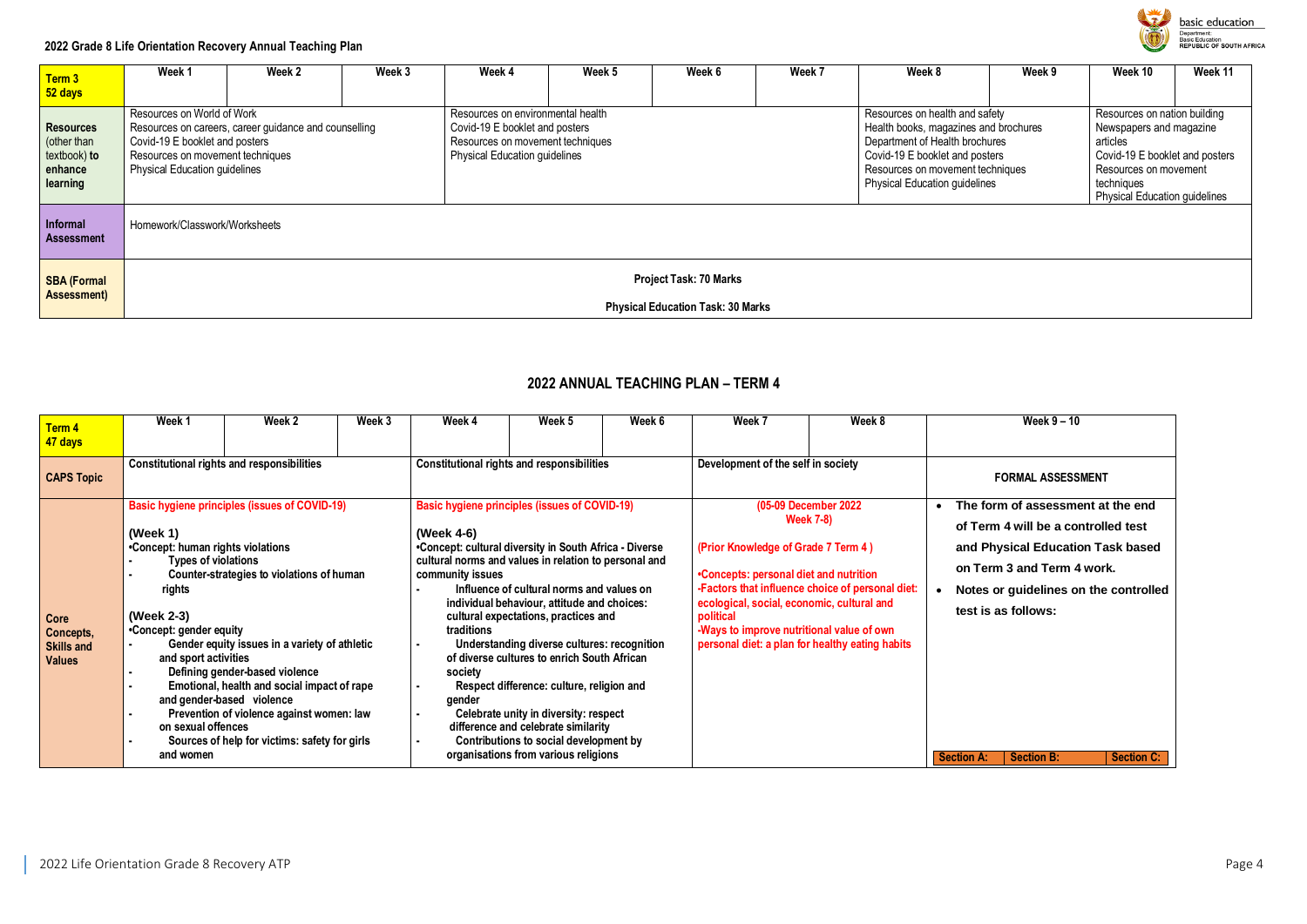### **2022 Grade 8 Life Orientation Recovery Annual Teaching Plan**

| Term 4                             | Week 1                                                                                                                                                                                                                                | Week 2 | Week 3 | Week 4                                     | Week 5                                                                                                                          | Week 6 | Week 7                                                                                                                             | Week 8                                                                                                                                                                                                |                                                                                                                                                                                                                                                                                                                                                                                            | Week 9 - 10                                                                                                                                                                                                                                                                                                                                                                                                                                                                                                             |                                                                                                                                                                                                                                                                                                                                                                                                                                                                                                                                  |
|------------------------------------|---------------------------------------------------------------------------------------------------------------------------------------------------------------------------------------------------------------------------------------|--------|--------|--------------------------------------------|---------------------------------------------------------------------------------------------------------------------------------|--------|------------------------------------------------------------------------------------------------------------------------------------|-------------------------------------------------------------------------------------------------------------------------------------------------------------------------------------------------------|--------------------------------------------------------------------------------------------------------------------------------------------------------------------------------------------------------------------------------------------------------------------------------------------------------------------------------------------------------------------------------------------|-------------------------------------------------------------------------------------------------------------------------------------------------------------------------------------------------------------------------------------------------------------------------------------------------------------------------------------------------------------------------------------------------------------------------------------------------------------------------------------------------------------------------|----------------------------------------------------------------------------------------------------------------------------------------------------------------------------------------------------------------------------------------------------------------------------------------------------------------------------------------------------------------------------------------------------------------------------------------------------------------------------------------------------------------------------------|
| 47 days<br><b>CAPS Topic</b>       | <b>Constitutional rights and responsibilities</b>                                                                                                                                                                                     |        |        |                                            | <b>Constitutional rights and responsibilities</b>                                                                               |        | Development of the self in society                                                                                                 |                                                                                                                                                                                                       |                                                                                                                                                                                                                                                                                                                                                                                            | <b>FORMAL ASSESSMENT</b>                                                                                                                                                                                                                                                                                                                                                                                                                                                                                                |                                                                                                                                                                                                                                                                                                                                                                                                                                                                                                                                  |
|                                    | <b>Physical Education</b><br>Participation in an outdoor recreational activity<br>Participation and movement performance in an outdoor<br>recreational activity<br>Safety issues relating to participation in recreational activities |        |        | <b>Physical Education</b>                  | Participation in an outdoor recreational activity<br>Participation and movement performance in an outdoor recreational activity |        | 25 Marks<br>All questions<br>are<br>compulsory<br>A source or<br>Case study<br>may be used<br>to<br>contextualise<br>the questions | 25 Marks<br>All questions are<br>compulsory<br>Short open ended,<br>scenario based,<br>source based and<br>case study questions<br>Questions should be<br>knowledge based i.e.<br>include information | 20 Marks<br>Three 10-<br>mark<br>questions<br>will be set of<br>which<br>learners will<br>be expected<br>to answer<br>TWO.                                                                                                                                                                                                                                                                 |                                                                                                                                                                                                                                                                                                                                                                                                                                                                                                                         |                                                                                                                                                                                                                                                                                                                                                                                                                                                                                                                                  |
| <b>Requisite Pre-</b><br>Knowledge | Constitutional rights and responsibilities                                                                                                                                                                                            |        |        | Constitutional rights and responsibilities |                                                                                                                                 |        | Development of the self in society                                                                                                 |                                                                                                                                                                                                       | The questions<br>should be a<br>combination of<br>three or more<br>types of<br>questions<br>ranging from<br>list, what, why,<br>multiple<br>choice,<br>matching<br>columns and<br>missing words.<br>Questions will<br>test<br>understanding<br>and factual<br>knowledge<br>Responses<br>should be<br>short and<br>direct and<br>rage from one<br>word to a<br>phrase or a full<br>sentence | that learners have<br>acquired from the Life<br>Orientation class<br>Learners should<br>display, present and<br>apply knowledge and<br>skills gained.<br>Learners will display<br>an understanding of<br>real life issues<br>affecting the youth<br>and society at large<br>and give advice of<br>possible solutions,<br>demonstrate goal<br>setting and decision<br>making skills<br>Learners should<br>provide direct<br>responses, full<br>sentences in point<br>form and extended<br>writing in short<br>paragraphs | Questions<br>will<br>predominant<br>ly focus on<br>the<br>application<br>οf<br>knowledge<br>and skills<br>Learners<br>will solve<br>problems,<br>make<br>decisions<br>and give<br>advice.<br>They will<br>provide few<br>direct<br>responses<br>and<br>extended<br>writing<br>ranging<br>from<br>descriptive<br>paragraphs<br>to short<br>essays that<br>state or<br>examine an<br>issue.<br>Each<br>question will<br>focus on the<br>specific<br>information<br>or the<br>integration<br>of content.<br>A short<br>text/diagram |



basic education Department:<br>Department:<br>Basic Education<br>REPUBLIC OF SOUTH AFRICA